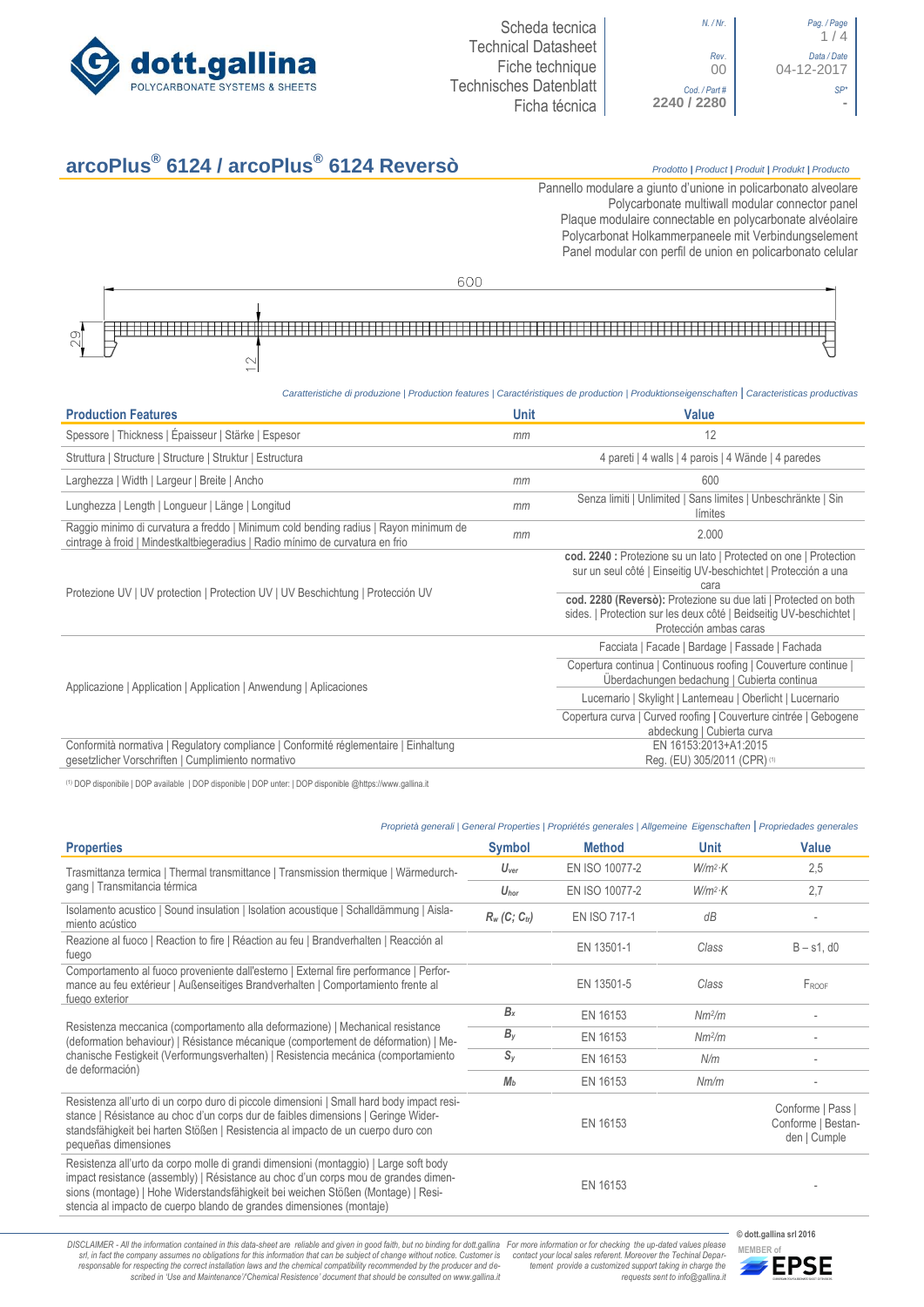

### *Proprietà generali | General Properties | Propriétés generales | Allgemeine Eigenschaften* **|** *Propriedades generales*

| <b>Properties</b>                                                                                                                                           | <b>Symbol</b>              | <b>Method</b>      | Unit                    | <b>Value</b>                        |
|-------------------------------------------------------------------------------------------------------------------------------------------------------------|----------------------------|--------------------|-------------------------|-------------------------------------|
| Potere calorifico inferiore   Lower heating value   Pouvoir calorifique   Brennwert   Poder<br>calorífico                                                   | LHV                        | EN 16153           | MJ/kg                   | 29.8                                |
| Dilatazione termica lineare   Linear termal expansion   Dilatation thermique linéaire                                                                       |                            | EN 16153           | $mm/m$ K                | 0.065                               |
| Wärmedehnungskoeffizient   Dilatación térmica lineal                                                                                                        | $\alpha$                   |                    | $K-1$                   | $65 \times 10^{-6}$                 |
| Permeabilità al vapore acqueo   Water vapour permeability   Permeabilité à la vapeur<br>d'eau   Wasserdampfdurchlässigkeit   Permeabilidad al vapor de agua | δ                          | EN 16153           | $mq/m \cdot h \cdot Pa$ | $3.8 \times 10^{-5}$                |
| Temperatura di rammollimento Vicat   Vicat softening point   Point de ramollissement<br>Vicat   Vicat-Erweichungstemperatur   Punto de reblandamiento Vicat |                            | ISO 306 (B 50)     | °C                      | 146 - 151                           |
| Temperatura di impiego   Operating temperature   Température d'exploitation   Gebrau-<br>chstemperatur   Temperatura de uso                                 |                            |                    | °C                      | $-40/+120$                          |
|                                                                                                                                                             | $\Delta \tau_v/\Delta Y I$ | FN 16153           | Class                   | $\Delta A^{(3)}$ : $\Delta D^{(4)}$ |
| Durabilità   Durability   Durabilité   Haltbarkeit   Durabilidad (2)                                                                                        | ΔE                         | EN 14963 / EN 1873 | Class                   | Cu 1                                |
|                                                                                                                                                             | Δσ                         | EN 14963 / EN 1873 | Class                   | Ku 1                                |

@ Garanzia 10 anni | 10 years warranty | Garantie 10 ans | 10 Jahre Garantie | Garantia 10 años<br>@ Cristallo | Clear | Cristal | Farblos | Cristal<br>@ Altri colori | Other colours | Autres couleurs | Andere Farben | Otros co

*Trattamenti speciali | Special treatments | Traitements speciaux | Spezielle Behandlungen | Tratamientos especiales*

| CALEIDO                           |  |
|-----------------------------------|--|
| UV-TECH (5)                       |  |
| <b>UV-MATT</b>                    |  |
| AR                                |  |
| AR ABSOLUTE                       |  |
| <b>REFLECTO</b>                   |  |
| IR                                |  |
| <b>BICOLOR</b>                    |  |
| AG (Anti-scratch / Anti-graffiti) |  |
|                                   |  |

(5) Garanzia 15 anni | 15 years warranty | Garantie 15 ans | 15 Jahre Garantie | Garantía 15 años

|                                                 | Proprietà ottiche   Optical properties   Propriétés optiques   Optische Eigenschaften   Propiedades ópticas |                   |          |        |
|-------------------------------------------------|-------------------------------------------------------------------------------------------------------------|-------------------|----------|--------|
| <b>Colour</b>                                   |                                                                                                             |                   |          |        |
|                                                 |                                                                                                             | r%'               | 1% ì     |        |
|                                                 | EN 14500 / EN 410                                                                                           | EN 14500 / EN 410 | EN 16153 | EN 410 |
| Cristallo   Clear   Cristal   Farblos   Cristal | 68                                                                                                          |                   |          | 0.80   |
| Opale   Opal   Opale   Opal   Opal              | 36                                                                                                          |                   | 52       | 0,60   |
| Bronzo   Bronze   Bronze   Bronze   Bronce      | 45                                                                                                          |                   | 50       | 0,57   |

*τ<sup>v</sup>* = Trasmissione luminosa | Light Transmission | Transmission lumineuse | Lichtdurchlässigkeit | Transmisión luminosa

r<sub>c</sub> = Trasmissione solare diretta | Direct solar energy transmittance |Transmission solaire directe | Direktsolartransmission |Transmisión solar directa<br>g = Trasmissione solare totale (Fattore solare) | Total solar benef

#### *Resistenza al carico | Load resistance | Résistence à la charge | Belastungswerte | Resistencia a la carga (7)*

(⊓ I valori di resistenza al carico variano in funzione dei profili di giunzione utilizzati | The load resistance values depend on the joining profiles used | Les valeurs de résistance à la charge varient en fonction des



DISCLAIMER - All the information contained in this data-sheet are reliable and given in good faith, but no binding for dott.gallina For more information or for checking the up-dated values please<br>-srl, in fact the company -responsable for respecting the correct installation laws and the chemical compatibility recommended by the producer and de-<br>scribed in 'Use and Maintenance'/'Chemical Resistence' document that should be consulted on www.g *tement provide a customized support taking in charge the requests sent to info@gallina.it*



**MEMBER of**<br>**MEMBER of**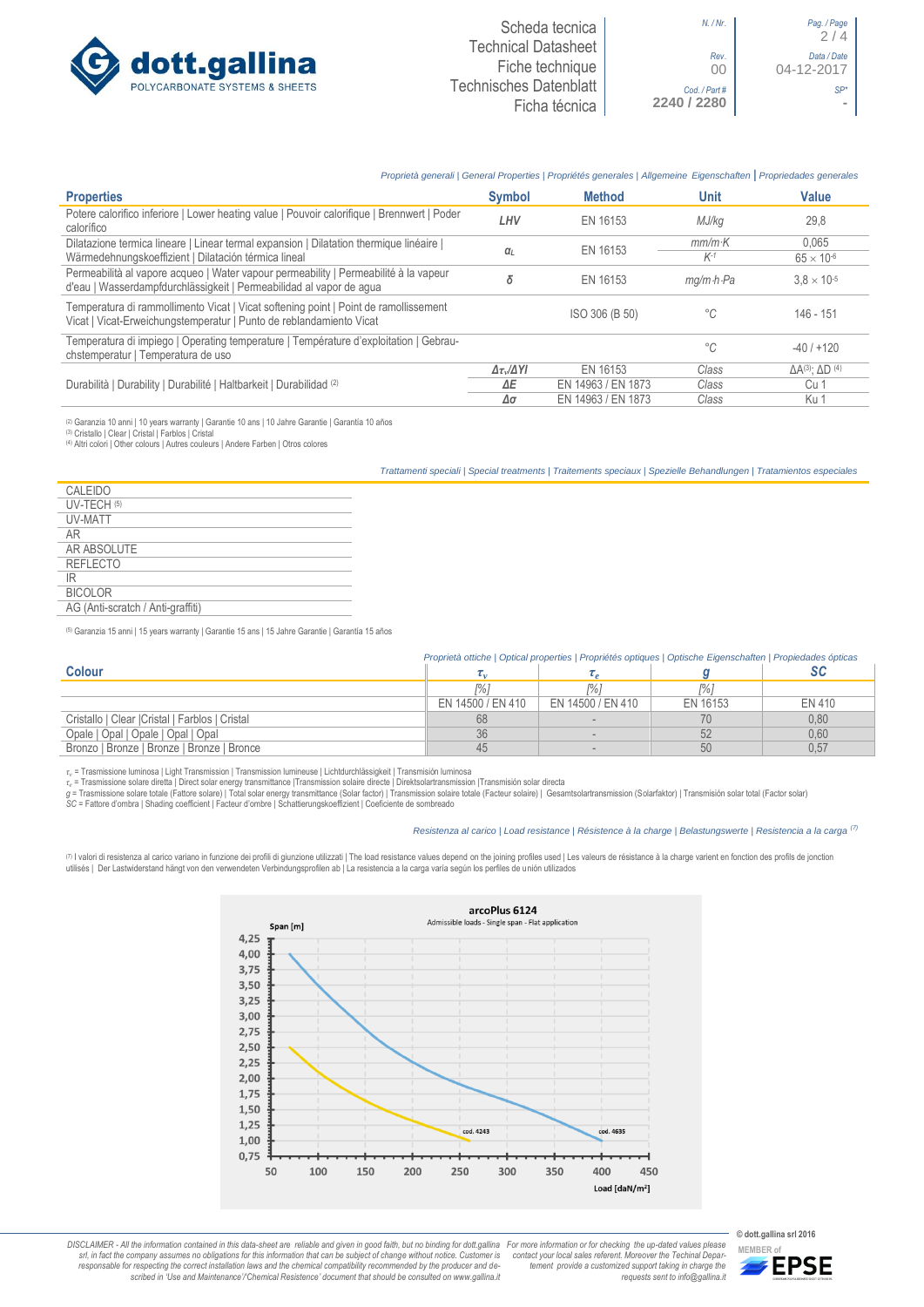



*N. / Nr*. *Pag. / Page* 3 / 4 *Rev*. *Data / Date* 00 04-12-2017 *Cod. / Part # SP\**









DISCLAIMER - All the information contained in this data-sheet are reliable and given in good faith, but no binding for dott.gallina For more information or for checking the up-dated values please<br>-srl, in fact the company -responsable for respecting the correct installation laws and the chemical compatibility recommended by the producer and de-<br>scribed in 'Use and Maintenance'/'Chemical Resistence' document that should be consulted on www.g